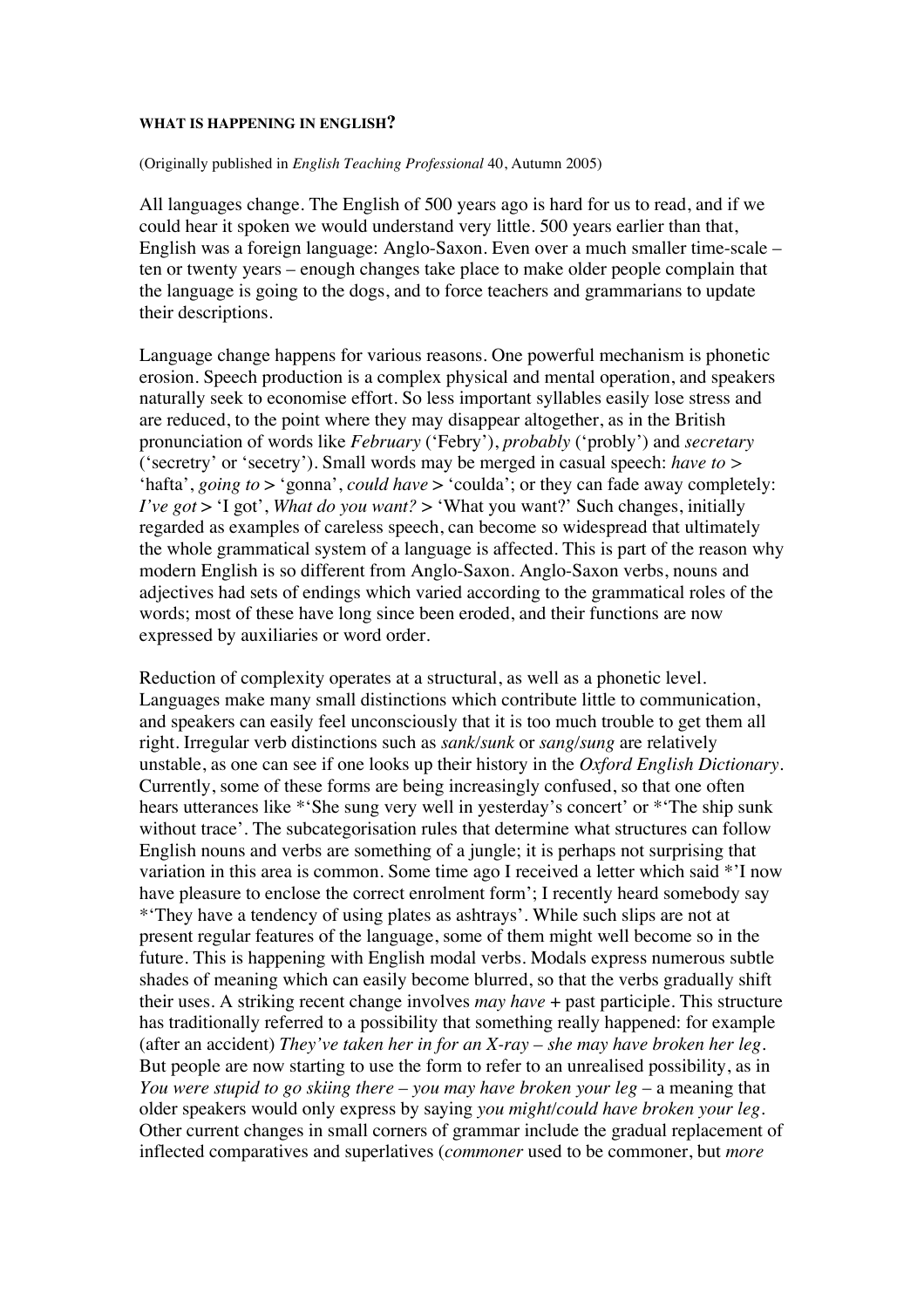*common* is now more common), and a growth in plural marking on noun modifiers (*antiques shop*, *drugs problem*, *arrivals lounge* …).

As the world moves along, old forms of expression get tired and worn out, and speakers of a language – especially younger speakers – seek to brighten things up. Creative innovation, therefore, is another powerful mechanism of language change. The formula *I was like* meaning 'I said' (*I was like 'You can't do that'. She was like 'Well, I'm gonna'.*), introduced a few years ago, was novel and catchy enough to spread through the language very quickly. Less dramatically, present-day English seems to be developing a new future auxiliary. It is very common, especially in journalistic writing, to read that something is 'set to' happen: *interest rates are set to rise*, *pub opening hours are set to change*. Not long ago, this was a metaphor (referring to a runner in the 'set' position just before the starting pistol is fired), used only for people who were ready to do something. Now it is losing its original meaning and becoming grammaticalized as an auxiliary, used not only for people but also for things and processes. In another interesting change, we may be reintroducing the second person singular-plural distinction which standard English lost two or three hundred years ago (though distinct plural pronouns survive in dialects: for example Irish/Scottish *yez*, Southern US *y'all*). It is becoming increasingly common in casual speech for people to say *you guys* (to men or women indiscriminately) instead of just *you*, so perhaps this expression is slowly turning into a piece of grammar: a new pronoun.

Language change is not only a matter of grammar, of course; in fact, change is often particularly striking in the areas of pronunciation and vocabulary. The last half century has seen very rapid changes in English pronunciation norms, especially in Britain. 'Received pronunciation' (RP), the non-regional class-based British accent which had the status of a standard up to the 1960s, has lost its prestige and is now spoken by no more than 3% of the population. To the extent that an influential pronunciation standard continues to exist in Britain, it is a variety closer to vernacular London speech ('estuary English').

As far as vocabulary is concerned, the paucity of inflections makes English morphologically hospitable, and the language continues to borrow freely from elsewhere. Algeo (1998) lists  $20<sup>th</sup>$ -century borrowings from 56 languages, with by far the highest proportion coming from French. Of the vast number of new words that have come into English over the last century or so, most however are home-grown, created primarily by affixation. Although English has few inflections, it has a good deal of derivational morphology, with well over 100 affixes in common use, including a stock of naturalized elements originally borrowed mainly from Greek and Latin which are particularly productive in present-day word-formation: for example *auto-, eco-, cyber-, mono-, macro-*, *inter*-, -*ology*, -*cratic*, *-phile*, *-phobe.*

An important mechanism of change is the influence that one form of a language can have on another. Non-standard dialects typically converge on the standard, which has more social and cultural prestige and is therefore felt to be more correct, elegant or desirable. Similarly, one national variety can influence another. British English is changing in various small ways under the influence of its powerful American cousin, so that some of the few grammatical differences between the two varieties are disappearing. British speakers today, for example, often use *Do you have …?* for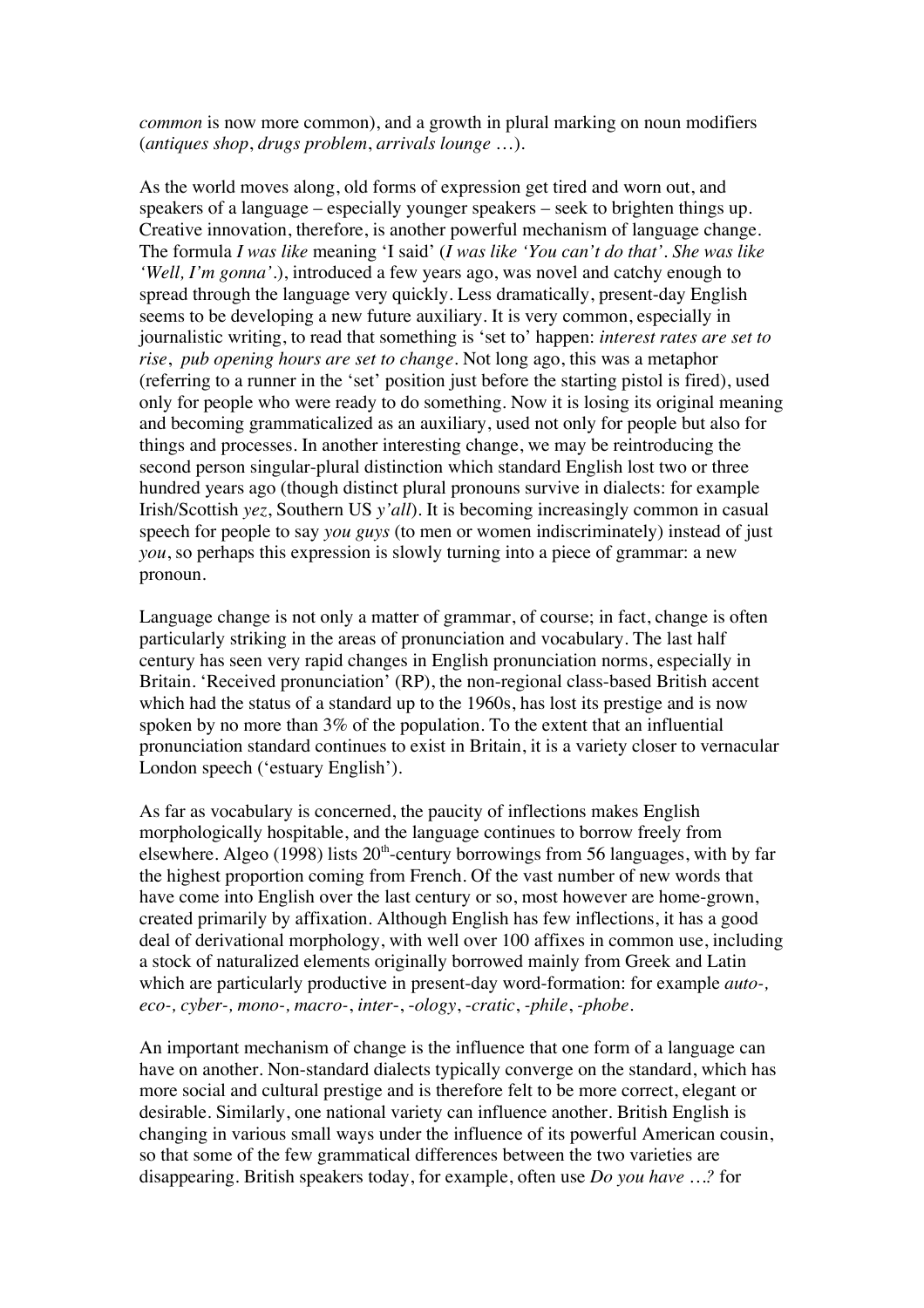current possession, as in *Do you have a match?* For an earlier generation, *Have you got a match?* would have been the normal form. Similarly, the use of *like* to mean 'as if' (as in *He looked like he'd seen a ghost*), which has become widespread in informal standard American English, is now increasingly common in Britain. British-American differences in the use of *must* and *have to* are also becoming blurred. The influence is not, however, entirely one way. British 'high culture' still has considerable prestige in some circles of American society, and this can encourage a tendency to imitate British ways of speaking. A recent article in the *Los Angeles Times* (reprinted in the *Guardian* of April 8 2005) deplored such fashionable instances of 'Britspeak' as *send up* for 'parody', *spot on* for 'dead on', *sacked* for *fired*, *go missing* for 'disappear' or *at the end of the day* for 'in the end'.

Formal and informal varieties also influence each other. In  $19<sup>th</sup>$ -century Britain and America the written language – the principal vehicle of legislation, social control and cultural transmission – had great prestige; informal spoken language was regarded as a poor relation, and the specific grammatical characteristics of speech were devalued. Today's oral media have done much to rehabilitate the grammar of speech, and this is influencing written norms, so that the gap between spoken and written varieties has been greatly reduced, and many of the old prescriptive rules, promulgated by 18<sup>th</sup> and  $19<sup>th</sup>$ -century grammarians in an attempt to 'tidy up' the language, are losing their grip. For instance, the use of *they/them/their* with indefinite singular reference (as in *If anybody phones, tell them I'm out*), which has existed in informal speech for centuries, is becoming increasingly acceptable in more formal styles, as are structures with clause-final prepositions (*something that teachers often worry about*). Something similar is happening with non-canonical pronoun forms in conjoined subjects and objects (as in *John and me went to the cinema* or *between you and I*). While these have been around for centuries (there are examples in Jane Austen and Shakespeare), standard speakers have only recently been able to use them without looking over their shoulders in case a teacher was listening. Currently, the use of highly informal grammar in emails is further reducing the spoken/written divide, and this may well influence the way people express themselves in more traditional letter-writing. (To say nothing of txt-msgs!)

Language change does not of course take place overnight. Small-scale changes to specific forms can certainly spread quite quickly, especially in this age of rapid worldwide communication. The informal use of *was like* to mean *said*, referred to above, moved from American English into the language of younger British speakers in a matter of ten years or so. But changes affecting larger linguistic systems can take centuries to work themselves out. The English progressive has been spreading through the language for several hundred years, and there are still verbs with which it is not generally used, although these small pockets of resistance are gradually being overrun: *I'm understanding maths much better now*; *She's really liking her new job*; *I'm loving it*. The change in the formation of comparatives and superlatives, mentioned earlier, also has a long history: *more* and *most* first took over three-syllable adjectives (*beautifullest* was possible up to the 18<sup>th</sup> century), and are now moving gradually into two-syllable words. Other ongoing changes include the continuing spread of the *going-to* future, the replacement of *shall* and *should* by *will* and *would*, the spread of the *get-*passive, the decline of the subjunctive (especially in British English), and the disappearance of *whom*.